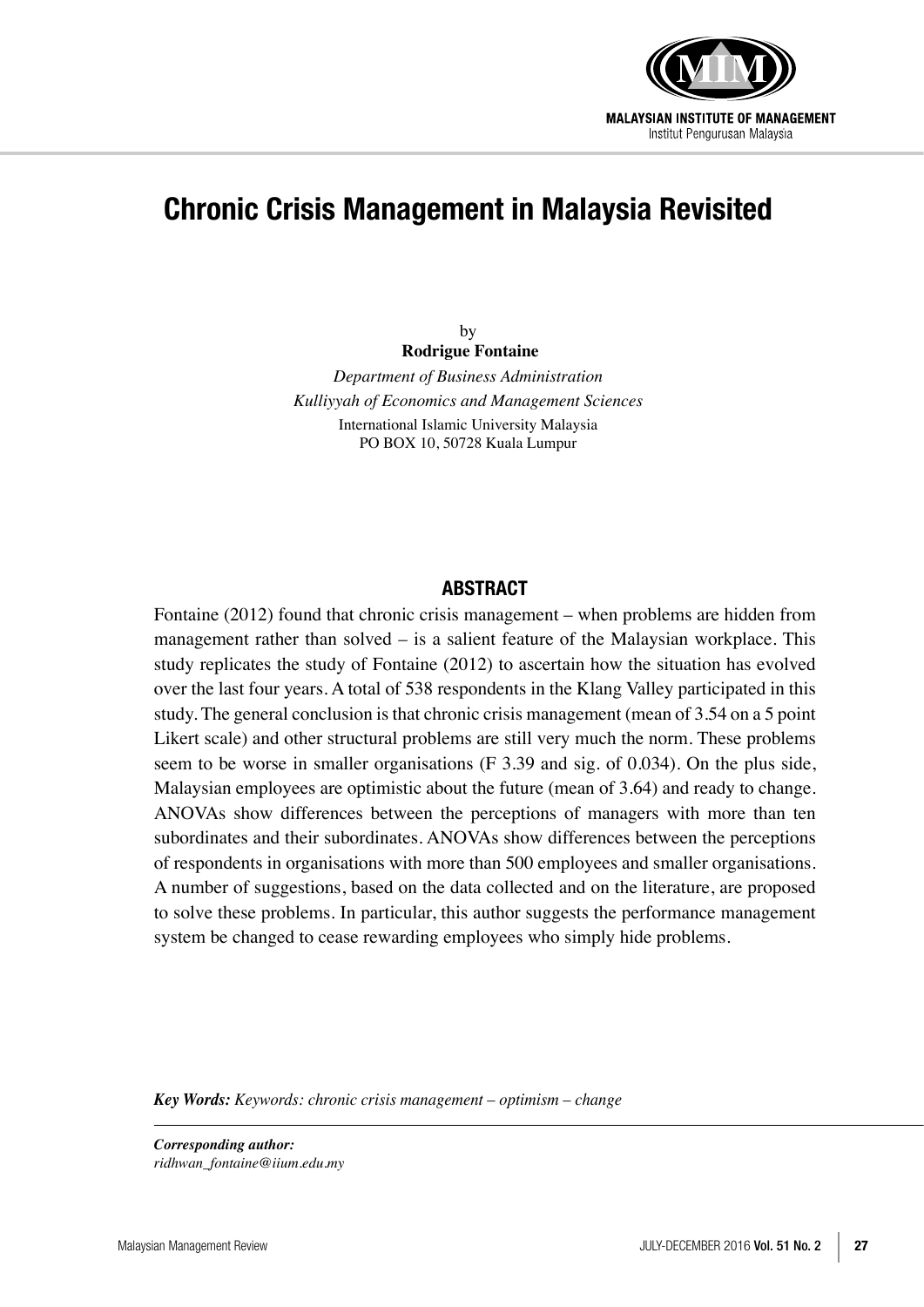# **1. INTRODUCTION**

was inspired by an article in the Harvard Business Review by Bohn (2000) called "Stop Fighting Fires". The term "fighting fires" refers to a problem in many organisations where the corporate culture involves hiding problems rather than solving them. Although these problems temporarily disappear from top management's radar, they often resurface months later. Since "fighting fires" might be misunderstood as a problem involving the fire department, Fontaine (2012) used the term "chronic crisis management" instead. This study, using an improved instrument to survey Malaysian employees in 2016 to compare with the results published in 2012.

# **2. THE FIRST STUDY**

The first study was based on an instrument developed by Fontaine (2012). The initial survey included the answers of 150 respondents. Table 1 shows that chronic crisis management was the norm in Malaysian organisations. An obvious limitation to the 2012 study was the relatively low number of respondents and the lack of follow-up studies.

| Rank            | <b>Question</b>                                                                      | <b>Mean</b> | <b>St. Dev</b> |
|-----------------|--------------------------------------------------------------------------------------|-------------|----------------|
| 1               | Fire-fighting in my organisation is normal                                           | 4.13        | 1.06           |
| 2               | In my organisation, we are assessed on local measures of performance                 | 4.08        | 1.22           |
| 3               | To do my work, I depend on other people to do their part                             | 3.74        | 1.44           |
| 4               | In my organisation, the responsibility for change is given to teams, not individuals | 3.72        | 1.39           |
| 5               | Some of the policies in my organisation make it difficult for people to be effective | 3.69        | 1.28           |
| 6               | Many teams in my organisation do not function as smoothly as they should             | 3.38        | 1.31           |
| 7               | My organisation only allows top-down change                                          | 3.36        | 1.39           |
| 8               | Most people in my organisation resist change                                         | 3.22        | 1.36           |
| 9               | People in my organisation are expected to stay silent                                | 2.97        | 1.42           |
| 10 <sup>1</sup> | In my organisation, many people don't know what their goal is                        | 2.89        | 1.48           |
| 11              | If I use my initiative to start bottom up change, I will be punished by others       | 2.74        | 1.31           |
| 12              | In my organisation, there is not enough time to think about doing things properly    | 2.76        | 1.39           |
| 13              | If I use my initiative to start bottom up change, I will be punished                 | 2.64        | 1.218          |

#### **Table 1: Results of the first survey**

*Source: Fontaine (2012)*

The results of the first study have enabled this author to organise the literature according to the priorities identified by the respondents.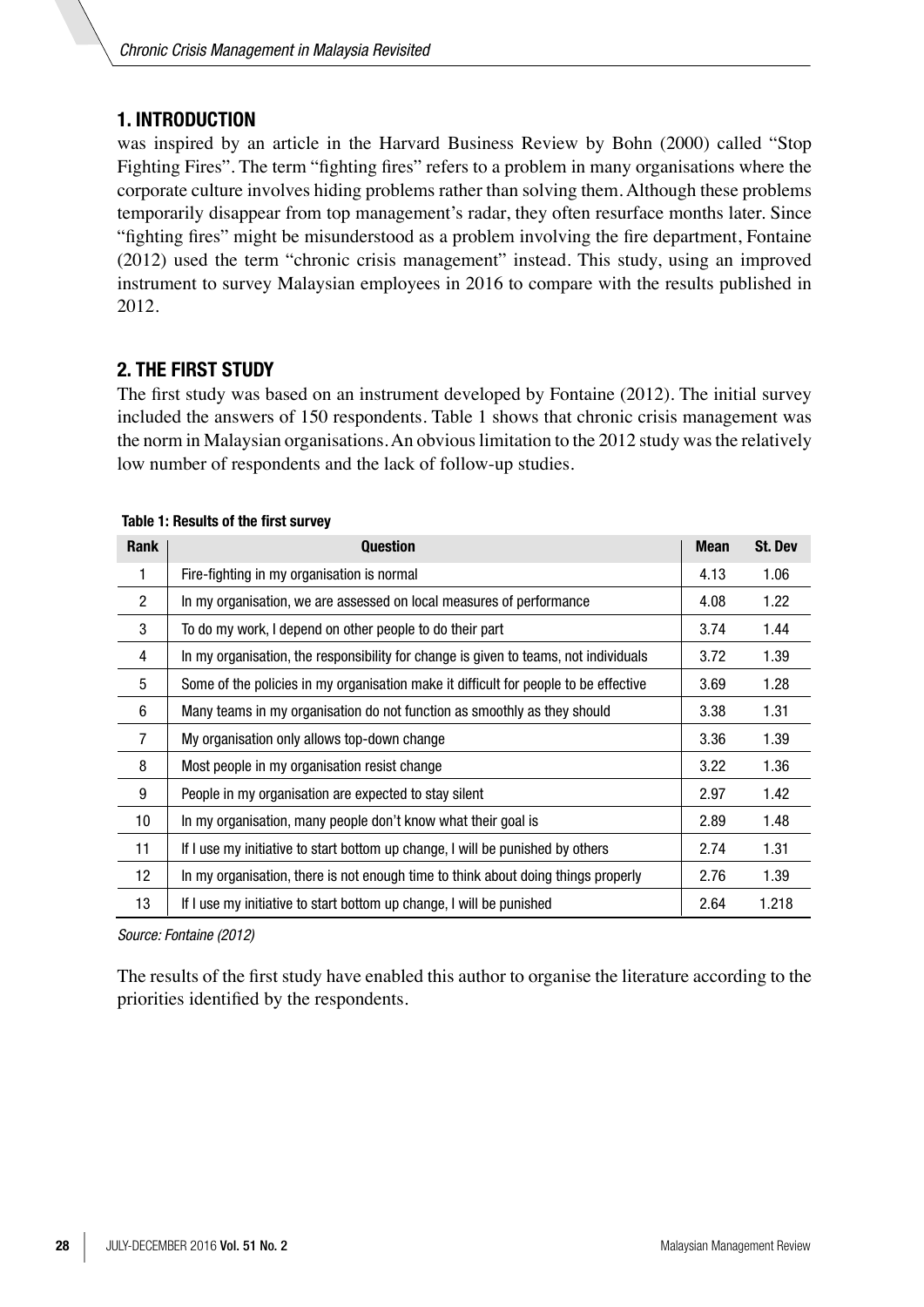# **3. FIRE-FIGHTING**

Bohn (2000) found that firms are often in a state of chronic fire-fighting. Fire-fighting, which Fontaine (2012) called chronic crisis management, is a situation within an organisation where there are more problems than people to solve them. Unsolved problems go into a queue. The longer the queue of unsolved problems, the greater the pressure on people to solve them quickly. The more rapidly people attempt to solve a problem, the greater the likelihood that they will not find a permanent solution. They find a quick fix that does not resolve the problem. The problem disappears for some time until it reappears.



Fire-fighting is a symptom of poor management. Bohn (2000, p.84) explains that in successful organisations, *"there are strong problem-solving cultures. They don't tackle a problem unless they are committed to finding its root cause and finding a valid solution. They perform triage. They set realistic deadlines. Perhaps more important, they don't reward fire-fighting"*.

# **4. LOCAL MEASURES OF PERFORMANCE**

The second most common feature in the Malaysian workplace appears to be "local measures of performance". Goldratt and Cox (1984) explain that local measures of performance refers to the phenomena where managers are rewarded for achieving the objectives of the department, not the objectives of the organisation.

One might assume that if every department achieves its goals, then the overall goals of the organisation would have been achieved. This perspective reflects a mechanistic view of an organisation. More recent research shows that organisations are an integrated system. Unless all the parts of the system cooperate with one another, the overall system will become dysfunctional with many managers achieving their departmental goals at the expense of achieving organisational goals (Goldratt & Cox, 1984).

Successful organisations put in place "systemic measures of performance" - performance measures that encourage managers to achieve the goals of the organisation. Goldratt and Cox (1984) tell the story of a manager for manufacturing who claimed the installation of robots increased the productivity of a department by 29%. This is a local measure of performance. The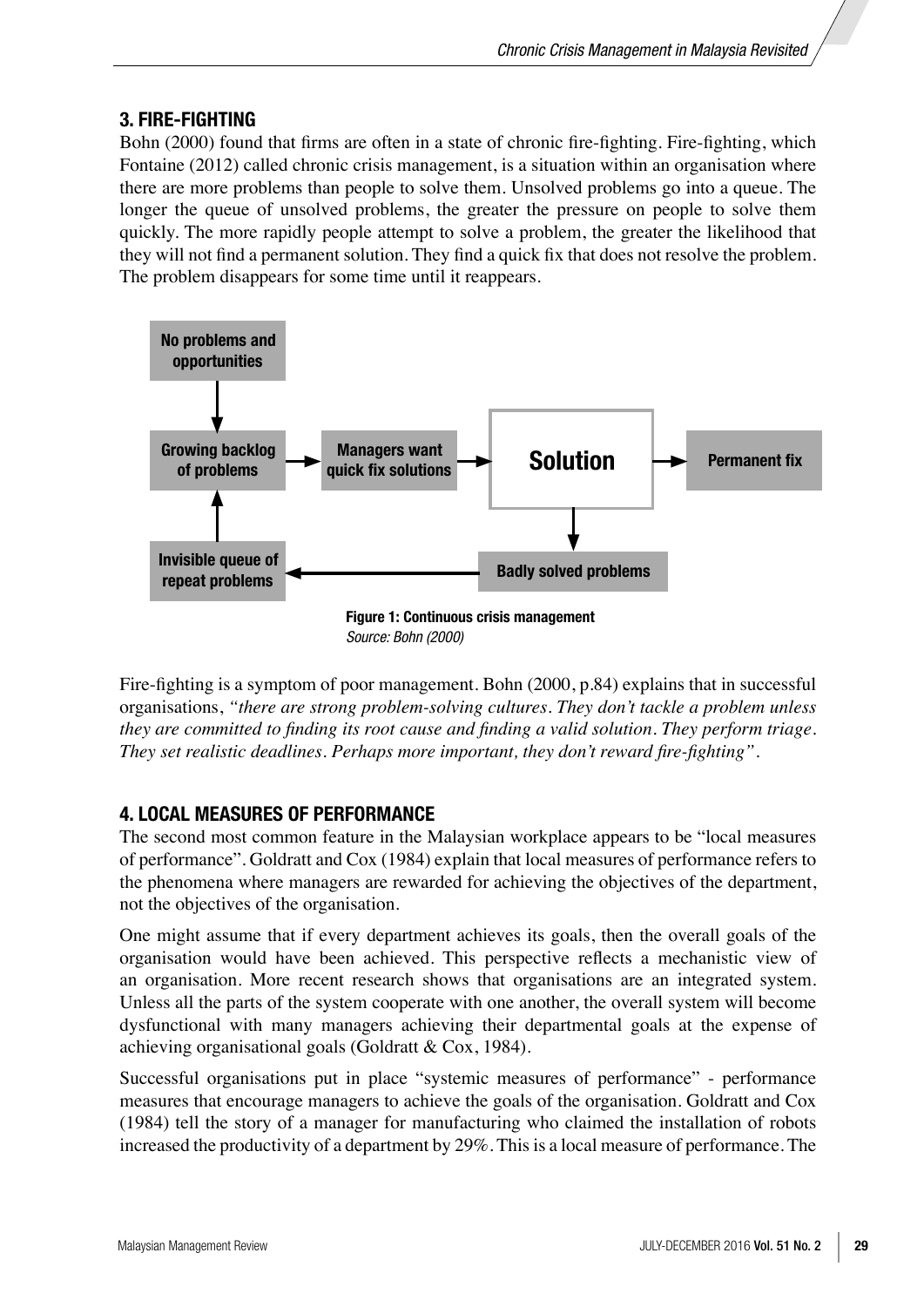factory did not increase its output by 29%. To achieve this 29% increase in one department, the factory ended up with more unsold goods in its inventory. A systemic measure of performance would be simply measuring the output of the factory as a whole.

Developing systemic measures of performance is not an easy task due to the fact that conventional cost accounting encourages local measures of performance (Goldratt and Cox, 1984). For most organisations, developing systemic measures of performance is essential to transforming a fire-fighting corporate culture into a problem-solving corporate culture. For example, Hoffman (2012) published an account of the transformation of Ford Motor. Prior to the arrival of Alan Mulally as the new CEO in 2006, the culture at Ford involved hiding problems, hiding information, working in silos and stabbing colleagues in the back. Within a few months, Mulally forced senior managers to talk to one another and work together. He did this mainly by replacing local measures of performance with systemic measures of performance. Managers were no longer responsible for solving the problems of their departments; they were now responsible for solving the problems of the Ford Motor Corporation.

#### **5. INTERDEPENDENCIES AT WORK**

The third most common feature was interdependency at work. This creates major conceptual problems for managers. By and large, employees are not independent of one another. Let us consider the case of an organisation in which four employees (A, B, C and D) exchange information to solve a customer problem. The way the process is designed, A is the customer point of contact but he depends on B, B depends on C and C depends on D. If there is a breakdown between A and the customer,

- a) A could have done a bad job. However, maybe the fault was with B, C or D. In most organisations, B, C, and D will deny having not done their job. In many cases, nobody knows where the process broke down.
- b) Conventional performance assessment assumes that  $A, B, C$  and  $D$  are independent of one another. Basically, A will get blamed for mistakes made by B, C or D.

This creates several problems. First, A will become demotivated. Second, the systemic problem will not have been solved. Third, the problem will inevitably recur. The interdependencies within the workplace need to be taken into account in the performance assessment. Successful case studies in hospitals show that when the focus is on blaming processes and fixing these rather than blaming individuals, organisational efficiency increases significantly (Savary & Crawford-Mason, 2006).

#### **6. RESPONSIBILITY FOR CHANGE**

The literature on change management is vast and complex. Fontaine (2012) highlighted the following points:

- a) In some organisations, the responsibility for change is given to entire teams rather than to specific individuals.
- b) In some organisations, individuals are punished for taking initiatives. Very quickly a culture develops where nobody takes the initiative and individuals become adept at pushing initiatives on to others.
- c) Generally though, the top-down change is preferred.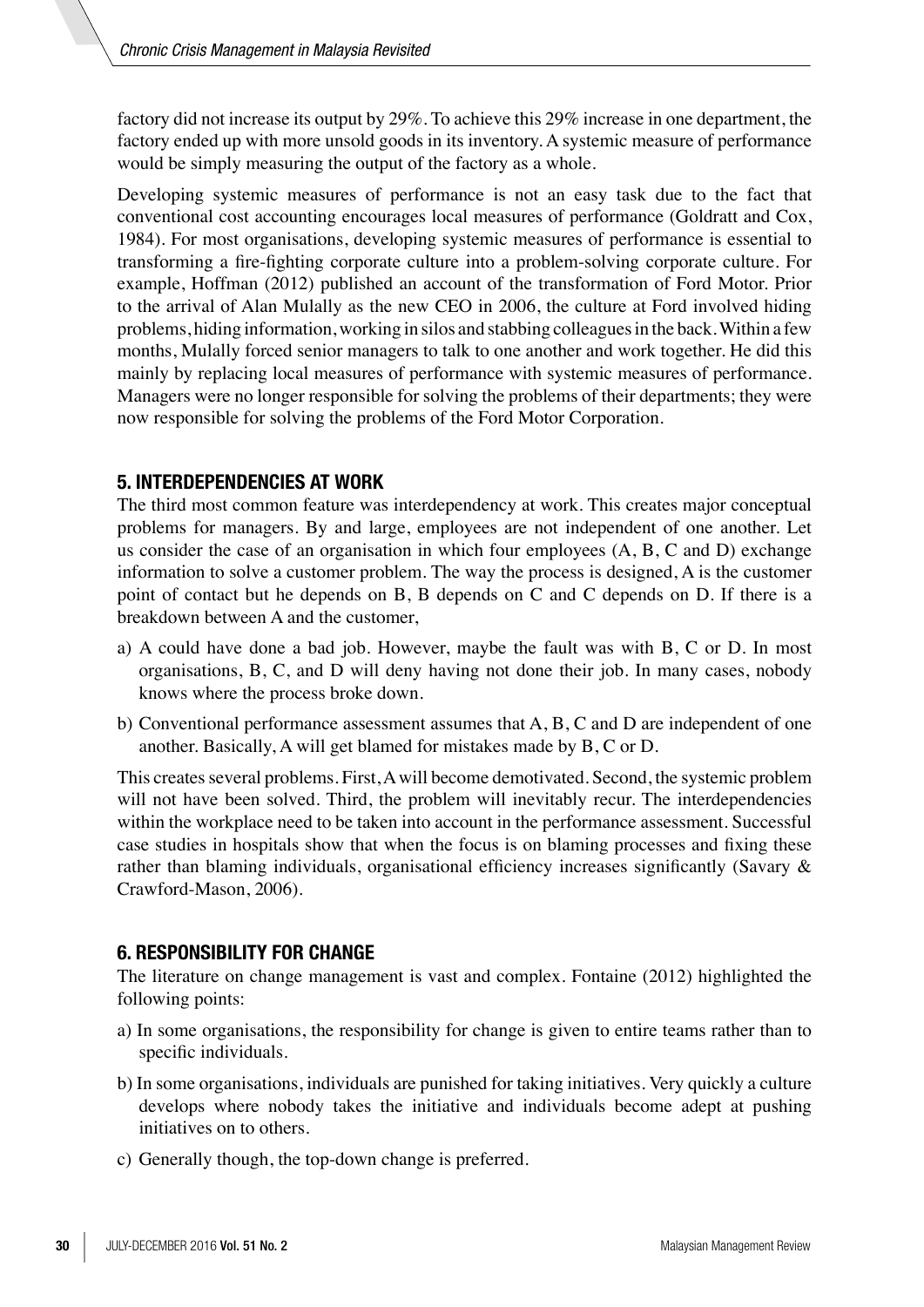d) Resistance to change is common because the case for change has often not been made. Top management seems to take the view that explaining change initiatives is not necessary.

These four points were included in the instrument used by Fontaine (2012). Respondents ranked them as no. 4, 7, 8 and 11. This suggests that change management was not a major concern in the Malaysian workplace in 2012.

#### **7. COUNTER-PRODUCTIVE POLICIES**

Neilson, Pasternack and Van Nuys (2005) report on a global on-line survey that includes 30,000 respondents in 760 firms around the world. They note that *"(most) organisations are not made up of hostile or perverse individuals. It is a place where well-intentioned people are the victims of flawed processes and policies"*. There is a misalignment between incentives, decision rights, information and organisation structure. Organisations become dysfunctional as *"well intended but badly implemented organisational changes layered one upon the other"* creates cynicism among employees.

Goldratt and Cox (1984) argue that organisations face constraints and that the primary role of top management is to identify the constraint and remove it. In practice, many constraints are "policy constraints". These are self-imposed constraints due to the internal bureaucracy of most organisations. Historically, every policy was introduced for a valid reason. However, as time goes by, the business environment changes but the policies remain. Rather than helping, these outdated policies become a burden.

#### **8. UNDERPERFORMING TEAMS**

The literature on effective teams is vast. However, as a rule, teams become smarter or dumber (Sunstein & Hastie, 2014). Very often groups do not know how to learn well because they approach problems without the right scientific methods or because there are too many variables in play so that learning becomes very difficult (Lapre & Van Wassenhove, 2002).

#### **9. SILENCE INSIDE ORGANISATIONS**

Perlow and Williams (2003) argue that in today's fast-paced environment, many employees are choosing to stay silent even though they know that proposed solutions will not work because there is no time to address issues properly.

#### **10. IGNORANCE OF ORGANISATIONAL GOALS**

Collis and Rukstad (2008) found that most managers are ignorant of the organisational goals. To test this, they asked managers two questions;

a) Can you summarise your company's strategy in 35 words or less?

b) Would your colleagues put it in the same way?

Their research indicates that those organisations whose employees can quickly articulate the company's strategy tend to have superior performance. Most employees can state their personal or departmental goals but are unaware of their organisational goals.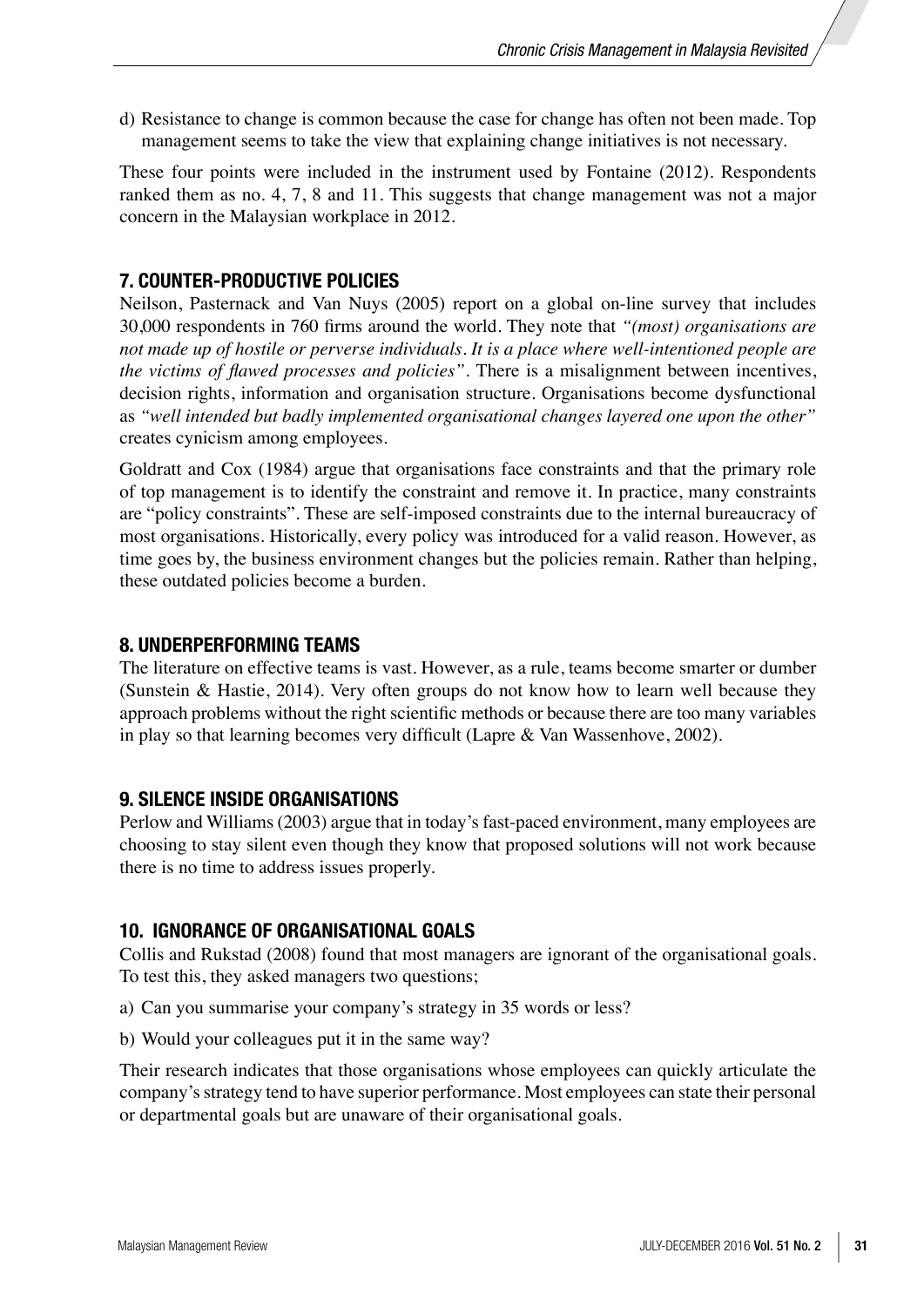## **11. FEAR OF PUNISHMENT**

The literature on the fear of punishment is quite vast. However, Fontaine (2012) did not find this was a major concern for the respondents surveyed. It should be noted that "punishment" can take many forms. Some forms are obvious (e.g. disciplinary action) but other forms of punishment are more subtle. Many anecdotal reports suggest that when individuals take the initiative, they are asked to do more work. Individuals find out that taking the initiative means more work and not taking the initiative means less work. Sometimes, when subordinates take the initiative, managers feel threatened, or they simply take credit for the initiative (Neilson, Pasternack & Van Nuys, 2005)

## **12. NO TIME TO THINK**

Research in decision-making shows that many people are under pressure to act quickly (Nutt, 2004). Nutt (2004) estimates that *"only one decision in ten is urgent and only one in a hundred is really a crisis"*. The desire to act swiftly is linked to the perception that decisiveness is a sign of competency. Unfortunately, such swift action often leads to poor decisions.

## **13. LEARNED OPTIMISM**

This construct was not in the initial study. However, Seligman (2006) found that one of the most important predictors of success is optimism. Working with an insurance company in New York, Seligman (2006, p.99) found that optimistic sales agents sell 37% more than pessimistic sales agents. More importantly, optimism is an acquired trait that can be developed through training. This author included a question to determine whether organisations have an optimistic or pessimistic corporate culture.

- Optimism is when individuals see problems as temporary
- Pessimism is when individuals see problems as permanent

This author assumes that in organisations where chronic crisis management occurs, employees will be more pessimistic about the long-term direction of the company.

#### **14. NEW DEVELOPMENTS IN THE LITERATURE**

All the previous constructs were included in the first study. Since 2011, there has been a rising awareness that today's business environment is much more complex than before. Snowden and Boone (2007) distinguish between,

- **Simple contexts:** These are environments that are stable and with clear cause and effects. This is the domain of best practices.
- **Complicated contexts:** These require more expertise. The relationships between cause and effects are still there but to the non-expert, these relationships are unclear.
- **Complex contexts:** There are no clear cause and effect between variables. Everything is in a state of unpredictability and change. However, with time, the nature of the problem emerges if leaders are willing to conduct experiments *"that are safe to fail"* (Snowden & Boone, 2007, p.74). Without conducting carefully crafted business experiments, leaders cannot predict what will happen in a complex environment.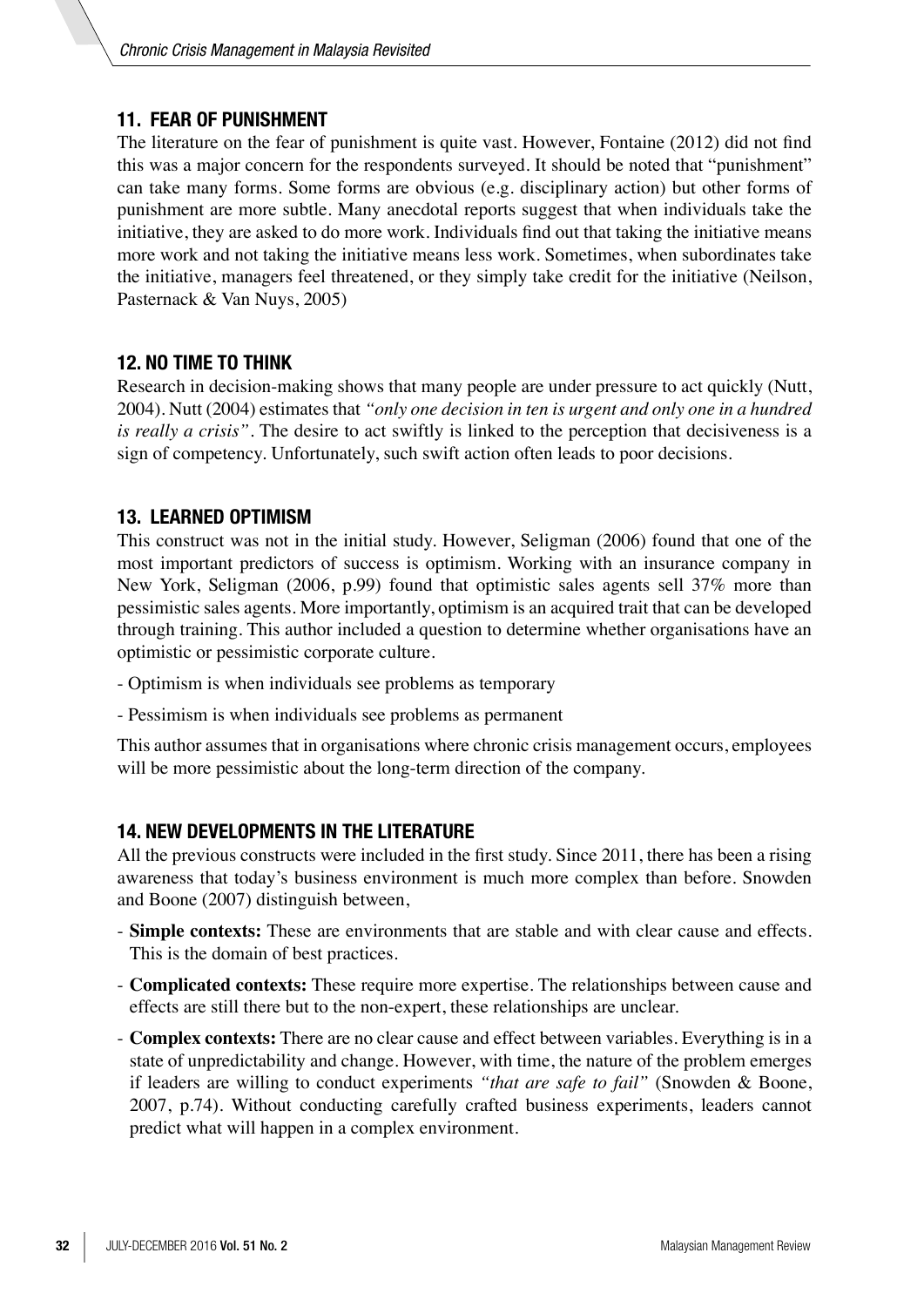- **Chaotic contexts:** These are contexts where things are changing so quickly that trying to figure out a relationship between cause and effect is impossible. In chaotic situations, leaders need to use their top-down power to create some order.

Snowden and Boone (2007) observe that leaders need to understand the context in which they operate and adjust their leadership style to the right context. They do note, however, that most businesses operate in a complex environment (Snowden & Boone, 2007, p.74). One of the lessons is that managing complexity is possible, but it requires doing things differently. In particular, there is a growing awareness that business experiments are critical when one operates in a complex environment.

Thomke and Manzi (2014) note that "business experiments" enable organisations to understand what works. For example, one retailer in Germany ran an experiment and opened selected outlets at 10 a.m. instead of 9 a.m. This enabled the company to reduce operational costs. Once the experiment worked in selected locations, it was extended to every location. These experiments enabled companies to avoid making mistakes, but they also enabled companies to challenge long-held beliefs. Thomke and Manzi (2014, p.79) report that Petco in the United States conducted a series of experiments and found that the best price must end with \$ 0.25. This went against tradition which stated that a price ought to end with a 9, such as \$4.99 or \$4.49. However, as the experiments were done so rigorously, the management of Petco decided to give it a try. Within six months, sales jumped by 24%. Business experiments will increasingly become the norm in a complex business environment.

Morieux (2011) notes that the Boston Consulting Group has created an index of complicatedness. Over the last 15 years, the complicatedness of organisations has increased by between 50% and 350%. On average, the level of complicatedness increases by 6.7% every year. This translates by increasingly heavy demands on CEOs. Where in the past CEOs had seven key performance indicators to meet, today they have between 25 and 40 (Morieux, 2011). Not surprisingly, removing complicatedness is now considered of great significance in the effort to improve organisational performance. This author assumes that complexity is the root cause of all the variables described earlier (see Figure 2).



**Figure 2: The Link between Complexity and Chronic Crisis Management** *Source: The Author*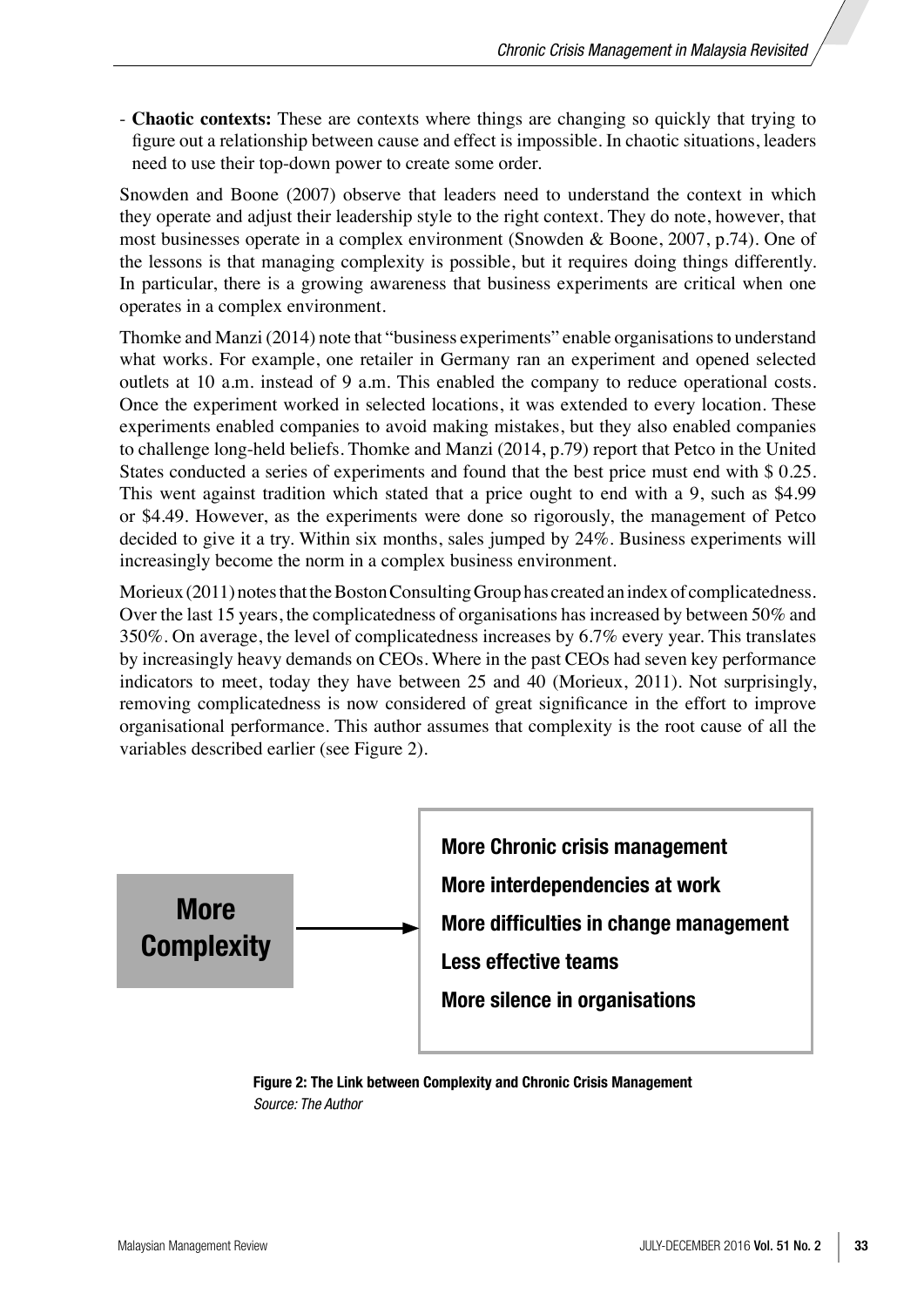# **15. THE SECOND STUDY**

In March 2016, this author used research assistants to survey employees in the Klang Valley. Each research assistant was given a geographical location to survey. A total of 530 completed questionnaires were collected. The instrument had a Likert scale that included 1 (Disagree), 2 (Somewhat Disagree), 3 (Not Sure), 4 (Somewhat Agree) and 5 (Agree). Analysing the demographic data, the following points are of interest:

- 294 worked in organisations with less than 100 people
- 129 worked in organisations with between 101 and 500 people
- 107 worked in organisations with more than 500 people
- 143 were employees with no supervisory responsibilities
- 246 supervised between 1 and 5 people
- 87 supervised between 6 and 10 people
- 62 supervised more than ten people

The Cronbach's Alpha was 0.736. Table 2 shows the overall results for the data collected.

| Rank           | <b>Question</b>                                                           | <b>Mean</b> | <b>St. Dev</b> |
|----------------|---------------------------------------------------------------------------|-------------|----------------|
| 1              | Most of my colleagues are optimistic about the future of our organisation | 3.64        | 1.153          |
| $\overline{2}$ | The responsibility for change is given to teams, not individuals          | 3.55        | 1.272          |
| 3              | Chronic crisis management in my organisation is normal                    | 3.54        | 1.287          |
| 4              | In my organisation, we are assessed on local measures of performance      | 3.53        | 1.101          |
| 5              | Some of the policies make it difficult for people to be effective         | 3.45        | 1.221          |
| 6              | To do my work, I depend on other people to do their part                  | 3.18        | 1.362          |
| $\overline{7}$ | Many teams do not function as smoothly as they should                     | 3.06        | 1.286          |
| 8              | My organisation only allows top-down change initiatives                   | 3           | 1.189          |
| 9              | Most people in my organisation resist change                              | 2.97        | 1.265          |
| 10             | People in my organisation are expected to stay silent                     | 2.84        | 1.382          |
| 11             | There is not enough time to think about doing things properly             | 2.82        | 1.335          |
| 12             | In my organisation, many people don't know what their goal is             | 2.81        | 1.315          |
| 13             | If I use my initiative to start bottom up change, I will be punished      | 2.64        | 1.218          |

#### **Table 2: Overall Results of the Second Survey**

However, running ANOVAs indicates that there are some significant differences depending on the number of subordinates and the size of the organisation. Table 3 shows the differences depending on levels of subordinates.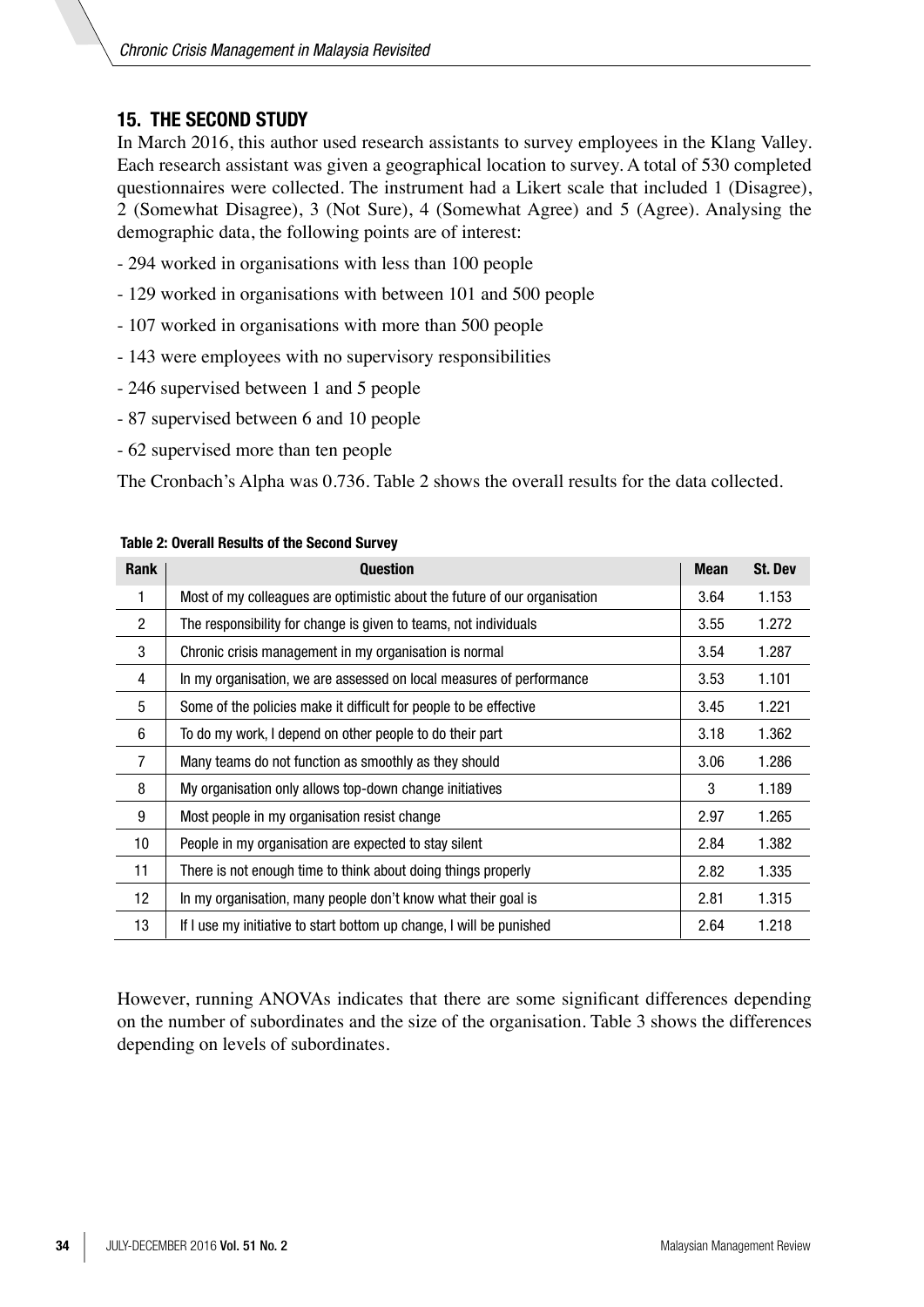|                                                                           | F     | Sig. |
|---------------------------------------------------------------------------|-------|------|
| Chronic Crisis Management in my organisation is normal                    | .703  | .551 |
| People in my organisation are expected to stay silent                     | 4.427 | .004 |
| There is not enough time to think about doing things properly             | 3.773 | .011 |
| My organisation only allows top-down changes                              | 3.248 | .022 |
| To do my work, I depend on other people to do their part                  | 2.535 | .056 |
| The responsibility for change is given to teams, not individuals          | 1.202 | .308 |
| If I use my initiative to start bottom up change, I will be punished      | 6.319 | .000 |
| In my organisation, we are assessed on local measures of performance      | 1.163 | .323 |
| In my organisation, many people don't know what their goal is             | 2.364 | .070 |
| Most people in my organisation resist change                              | 3.291 | .020 |
| Many teams do not function as smoothly as they should                     | 2.029 | .109 |
| Some of the policies make it difficult for people to be effective         | .189  | .904 |
| Most of my colleagues are optimistic about the future of our organisation | 1.508 | .211 |

#### **Table 3: Results of ANOVA based on the level of managerial responsibility**

Post-hoc tests show the following

- Regarding the question "there is not enough time", managers with more than ten people scored an average of 2.32 while subordinates score around 3.00.
- Regarding the question "people in my organisation are expected to stay silent", managers with more than ten subordinates scored 2.24 while others score 2.91.
- Regarding the question "my organisation only allows top-down change", managers with more than subordinates scored an average of 2.63. Other respondents scored on average 3.2.
- Regarding the question "If I use my initiative to start bottom up change, I will be punished", managers with more than ten subordinates score an average of 2.09 while other employees scored around 2.88.
- Regarding the question "most people resist change", managers with more than ten people scored an average of 2.5 whereas others score about 3.00.

In every case, the biggest difference in score was among managers with more than ten subordinates and managers with between six and ten subordinates. One can speculate that managers with more than ten subordinates are involved in policy decisions whereas managers who have between six and ten subordinates participate in implementing these policies. Future research needs to clarify this.

Table 4 highlights the differences in scores depending on the size of the organisation. Organisations were classified as having less than 100 employees, between 101 and 500 employees and more than 500 employees.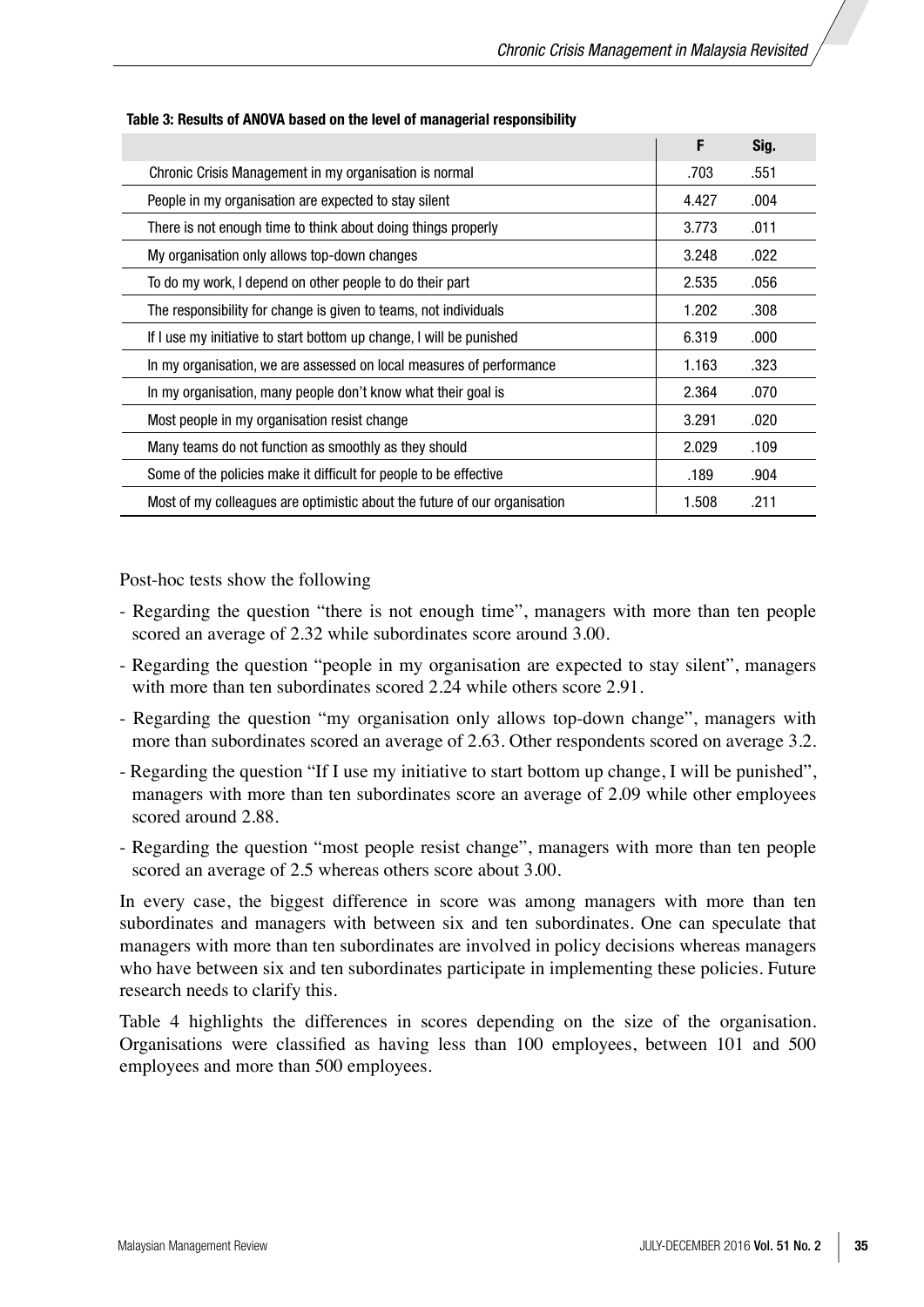|                                                                           | F     | Sig. |
|---------------------------------------------------------------------------|-------|------|
| Chronic Crisis Management in my organisation is normal                    | 3.396 | .034 |
| People in my organisation are expected to stay silent                     | 6.509 | .002 |
| There is not enough time to think about doing things properly             | 5.099 | .006 |
| My organisation only allows top-down changes                              | 2.145 | .118 |
| To do my work, I depend on other people to do their part                  | .826  | .439 |
| The responsibility for change is given to teams, not individuals          | .066  | .936 |
| If I use my initiative to start bottom up change, I will be punished      | 1.522 | .219 |
| In my organisation, we are assessed on local measures of performance      | 1.311 | .270 |
| In my organisation, many people don't know what their goal is             | 2.191 | .113 |
| Most people in my organisation resist change                              | 3.518 | .030 |
| Many teams do not function as smoothly as they should                     | 2.826 | .060 |
| Some of the policies make it difficult for people to be effective         | .487  | .615 |
| Most of my colleagues are optimistic about the future of our organisation | .463  | .630 |

#### **Table 4: ANOVA results based on size of the organisation**

Post-hoc tests reveal the following:

- Regarding the question "Chronic crisis management is normal", respondents from organisations with more than 500 people scored 3.26 whereas respondents from smaller organisations scored 3.65.
- Regarding the question "there is not enough time to think", respondents from organisations with more than 500 people scored 2.45 whereas respondents from organisations with less than 100 people scored 2.92.
- Regarding the question "people in my organisation are expected to stay silent", respondents from organisations with more than 500 employees scored an average of 2.41 whereas respondents from organisations with less than 100 employees scored an average of 2.95.
- Regarding the question, "most people in my organisation resist change", respondents from organisations with more than 500 employees scored an average of 2.74 whereas respondents from organisations with less than 100 people scored an average of 3.09.

#### **16. DISCUSSION**

The data collected is straightforward but interesting. First and foremost, the level of optimism is quite high. This probably reflects the reality that Malaysia is a growing economy with many opportunities in the market. Most Malaysian employees are young as the median age of the Malaysian population is 26.3. This compares to an average median age of 37 in the United States.

Second, the idea that change initiatives are given to teams rather than individuals is consistent with the literature. At the same time, there is an acknowledgement that many teams do not work smoothly.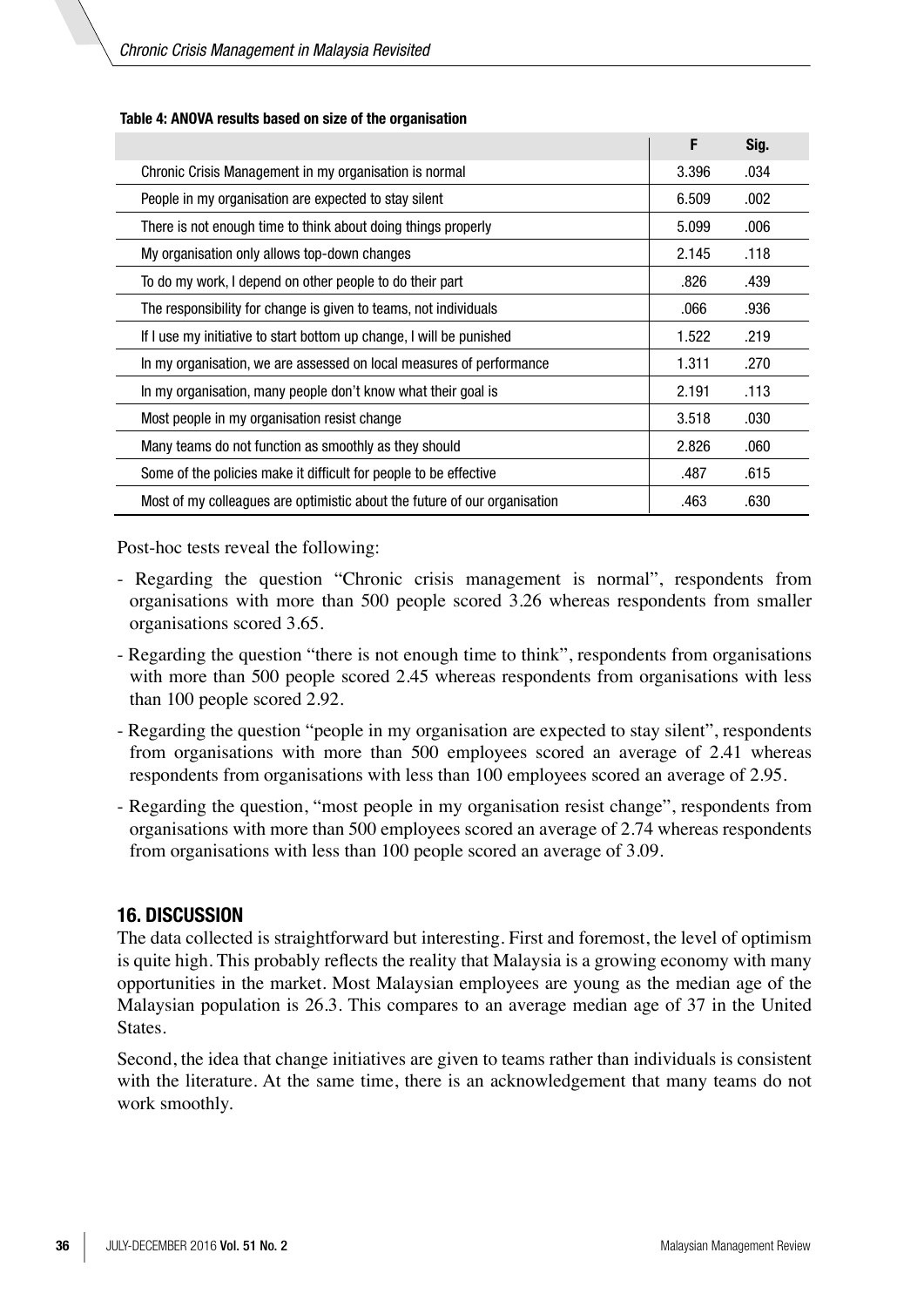Third, chronic crisis management is the norm. There is no difference due to managerial position or size of the organisation. This confirms the data collected in 2012 but with a much larger sample. A twist though suggests that chronic crisis management is worse in smaller organisations. Further research would have to investigate this phenomenon.

Fourth, the ubiquity of local measures of performance. The low standard deviation suggests that local measures of performance are a standard feature of Malaysian organisations. However, this can be considered a weakness as managers are focusing on solving the problems of their department at the expense of solving the problems of the organisation. (Goldratt & Cox, 1984). Since this seminal work, researchers have tested the link between local measures of performance, systemic measures of performance and organisational performance. For example, Inman, Sale and Green (2009) surveyed 110 firms that have adopted the theories proposed by Goldratt (including the use of systemic measures of performance). These firms have observed a significant improvement in their results as the focus switched from solving departmental problems to solving organisational problems. The increase in financial performance ranges from 9% to 41% (Inman, Sale & Green, 2009, p.346).

Fifth, some policies are probably counter-productive. As a reminder, only 143 respondents in this survey had no subordinates. The rest were supervisors or managers. Research suggests that most organisations fail because of counter-productive policies (Fontaine & Ahmad, 2013). Ironically, managers put in place policies and procedures that help achieve the targets of their departments, but that are inconsistent with the organisation's strategy (Fontaine & Ahmad, 2013). Some organisations can muddle through while other organisations simply fail.

Interdependency at work comes in the sixth position. This is somewhat surprising as the interdependence in the modern workplace is in fact very high. One possibility is that employees do not perceive these interdependencies. For example, a person selling insurance might not realise to what extent his sales performance depends on the performance of the fund manager. More research is needed to elucidate this matter.

The last seven items are quite low and will be analysed together. The overall picture that emerges is a workplace environment in which employees are allowed to express themselves, and where people are not afraid of change. It is quite interesting that managers with more than ten subordinates seem to have a significantly different perception than their subordinates. Similarly, it seems that there are more problems in small organisations (i.e. less than 100 employees) than in large organisations (i.e. more than 500 employees). Further research is needed to understand these results better.

#### **17. RECOMMENDATIONS**

The author makes two suggestions:

- 1. Chronic crisis management has to be recognised as a problem in the Malaysian workplace. Unless this is done (whether by academics, business leaders or government officials), no effort will be made to address it.
- 2. Further research has to be conducted to understand better the source of chronic crisis management and how to solve it.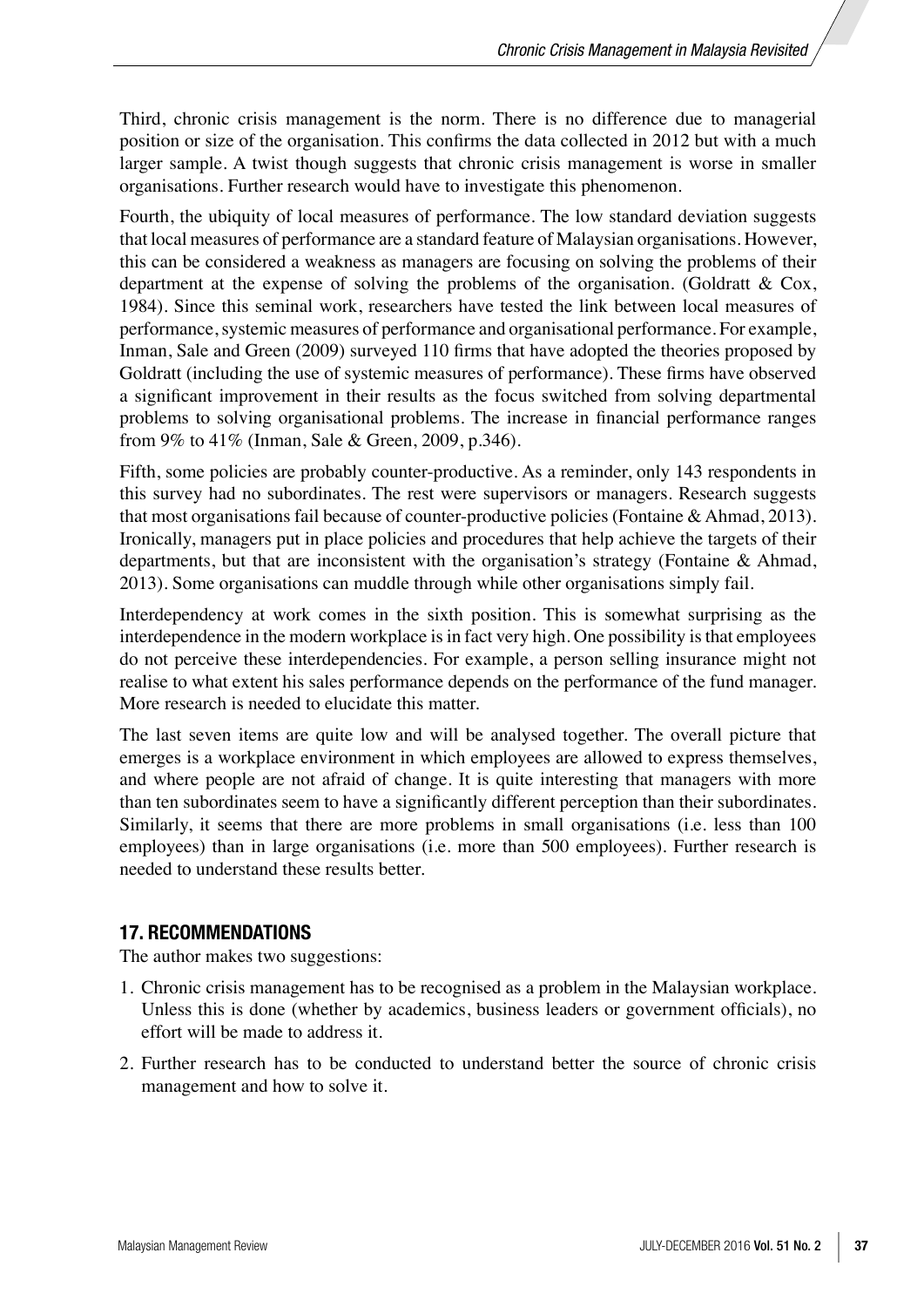Comparing the surveys in 2012 and 2016, it seems obvious that chronic crisis management is a salient feature of the Malaysian workplace. This is a clear problem as chronic crisis management means that employees try to hide problems from top management rather than solving problems. Bohn (2000) suggests that this happens because managers reward subordinates for hiding problems. In other words, the corporate culture is not focused on solving problems. Like most problems, unless the problem is clearly identified and talked about, nobody will attempt to solve it. The key symptom of chronic crisis management is a problem that keeps returning. Recently, the chief executive officer of Malaysian Airlines, Christoph Mueller, announced his early departure from MAS. After a series of CEOs who proved unable to solve MAS's structural problems, the appointment of Muller was seen as a sign that the worst was over. His departure after only one year might indicate that the structural problems are still there.

So what can be done? The surveys in both 2012 and 2016 indicate that local measures of performance are normal. Yet, the literature questions the efficacy of such measures of performance. This suggests that revisiting measures of performance should be a top priority for Malaysian employers. The literature suggests that not all local measures of performance are bad. However, some of them are counter-productive. Thus, it is necessary to combine systemic measures of performance with local measures of performance (Inman, Sale & Green, 2009). If employees are behaving badly, it is often because employers have put in place a reward system that rewards them for behaving badly. Back in 1995, Kerr published an article entitled, *"On the folly of rewarding A while hoping for B"*. He demonstrated quite convincingly that most management problems originate with a dysfunctional performance management system. In effect, employers often reward employees for doing the wrong thing, and they often punish employees for doing the right thing. Generally, individuals who set up a reward system have a partial understanding of human behaviour, but they often fail to notice the unintended consequences of the reward system they created (Kerr, 1995). This author suggests that revising the performance management system is crucial. Employees must be rewarded for solving problems, not for hiding them.

Another recommendation is based on the fact that change management in the Malaysian workplace – probably one of the most critical agenda for any organisation – depends on teams. This creates several problems. First, many teams are dysfunctional because of the nature of team dynamics (Sunstein & Hastie, 2014). Second, research shows that high-performance teams are rare and that leaders of such teams need to receive specialised training (Castka, Bamber, Sharp & Belohoubek, 2001). Are Malaysian managers trained properly to lead and motivate high-performance teams?

Lastly, in both surveys, it seems that some organisational policies prevent employees from doing the right thing. This is an issue that has been observed before. There is strong evidence that organisational policies contribute significantly to organisational failure (Fontaine & Ahmad, 2013). Organisational policies tend to be rigid, and they can become a liability in a dynamic and flexible market.

## **18. LIMITATIONS**

Generally, the aims of this study have been achieved, yet certain limitations should be noted. One issue is that the sampling was limited to a specific geographical location (the Klang Valley). There is no data to prove that similar patterns exist in other parts of Malaysia. Secondly, the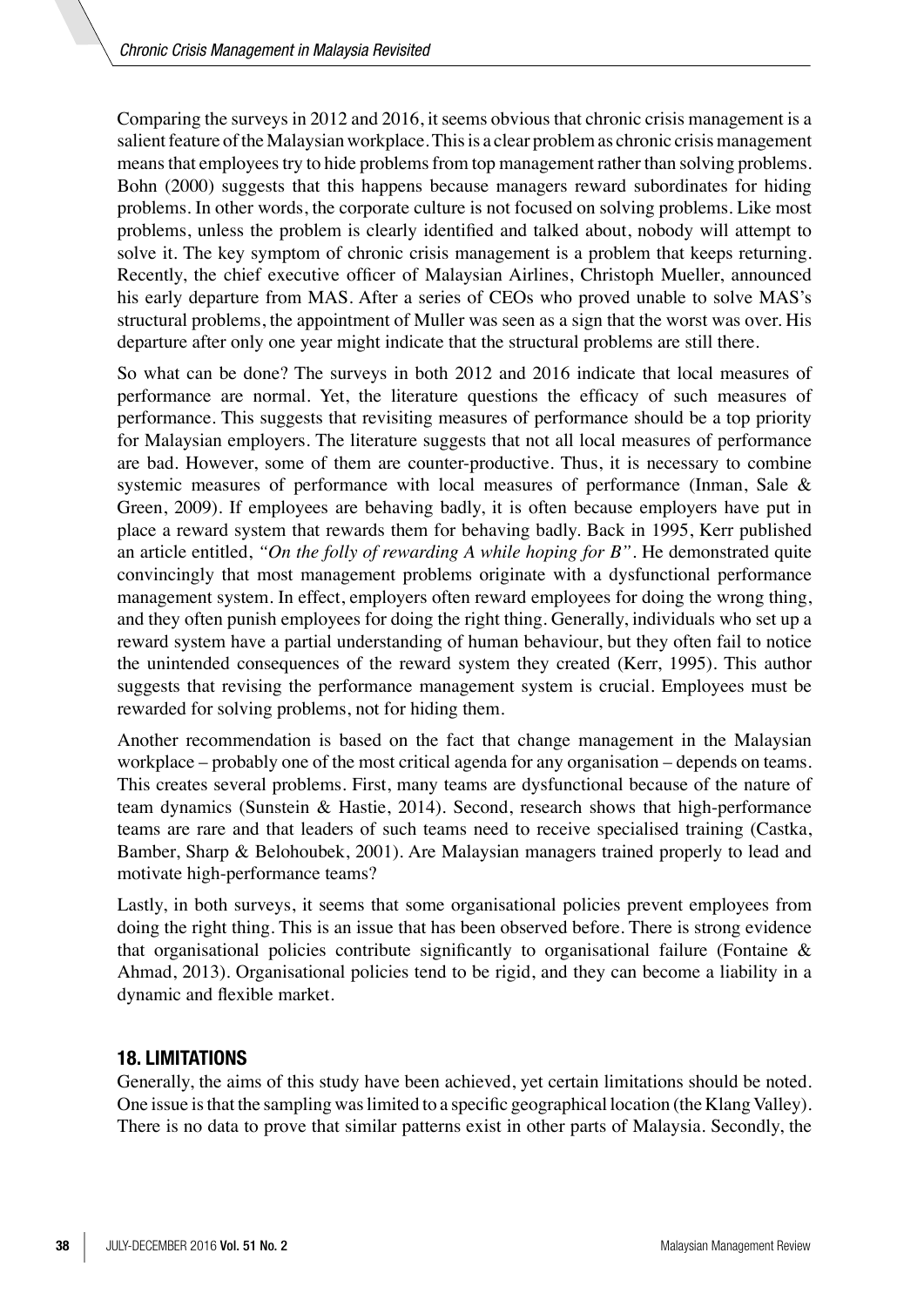survey instrument was quite brief. Therefore, additional information is not available. There was no attempt to identify the ethnicity of respondents. There was no attempt to identify which industry respondents come from.

## **19. CONCLUSIONS**

The main purpose of this study is to determine whether chronic crisis management is still a problem in the Malaysian workplace. Four years after the study published by Fontaine (2012) it appears to remain a problem.

One of the purposes of this study is to highlight the problem of chronic crisis management. This will hopefully motivate experts and practitioners to deal with this problem. The fact that chronic crisis management seems to be worse in smaller organisations needs to be better understood.

A second purpose is to see whether the data collected provide any clues as to how Malaysian organisations can improve. This author suggests two avenues:

- a) **Recognising that modern organisations are complex:** The management literature in North America and Europe has focused on the growing complexity of managing modern organisations. Morieux (2011) notes that over the last 15 years, the complexity of organisations has increased by between 50% and 350%. On average, the level of complexity increases by 6.7% every year. Morieux (2011) argues that reducing the complexity of organisations leads to improved organisational performance.
- b) **The reward system must discourage simply hiding problems:** The literature of performance systems distinguishes between 'local measures of performance' and 'systemic measures of performance'. Goldratt and Cox (1984) went to great lengths to illustrate the differences between these concepts. Researchers followed up on their work. This author has already quoted Inman, Sale and Green (2009) who surveyed 110 firms that have adopted the theories proposed by Goldratt, which includes the use of systemic measures of performance. These firms used to apply local measures of performance but then switched to a combination of local measures of performance and systemic measures of performance. These firms have observed an increase in their financial performance ranging from 9% to 41%. Other famous case studies include the measures taken by Alan Mulally to transform Ford (Hoffman, 2012).

There might be other causes that lead to chronic crisis management, so further research is desperately needed. At the end of the day, chronic crisis management is a corporate culture problem. Bohn (2000, p.84) notes that in successful organisations, *"there are strong problemsolving cultures. They don't tackle a problem unless they are committed to finding its root cause and finding a valid solution. They perform triage. They set realistic deadlines. Perhaps more important, they don't reward fire-fighting"*. We must ask, do Malaysian organisations reward managers for hiding problems or solving them?